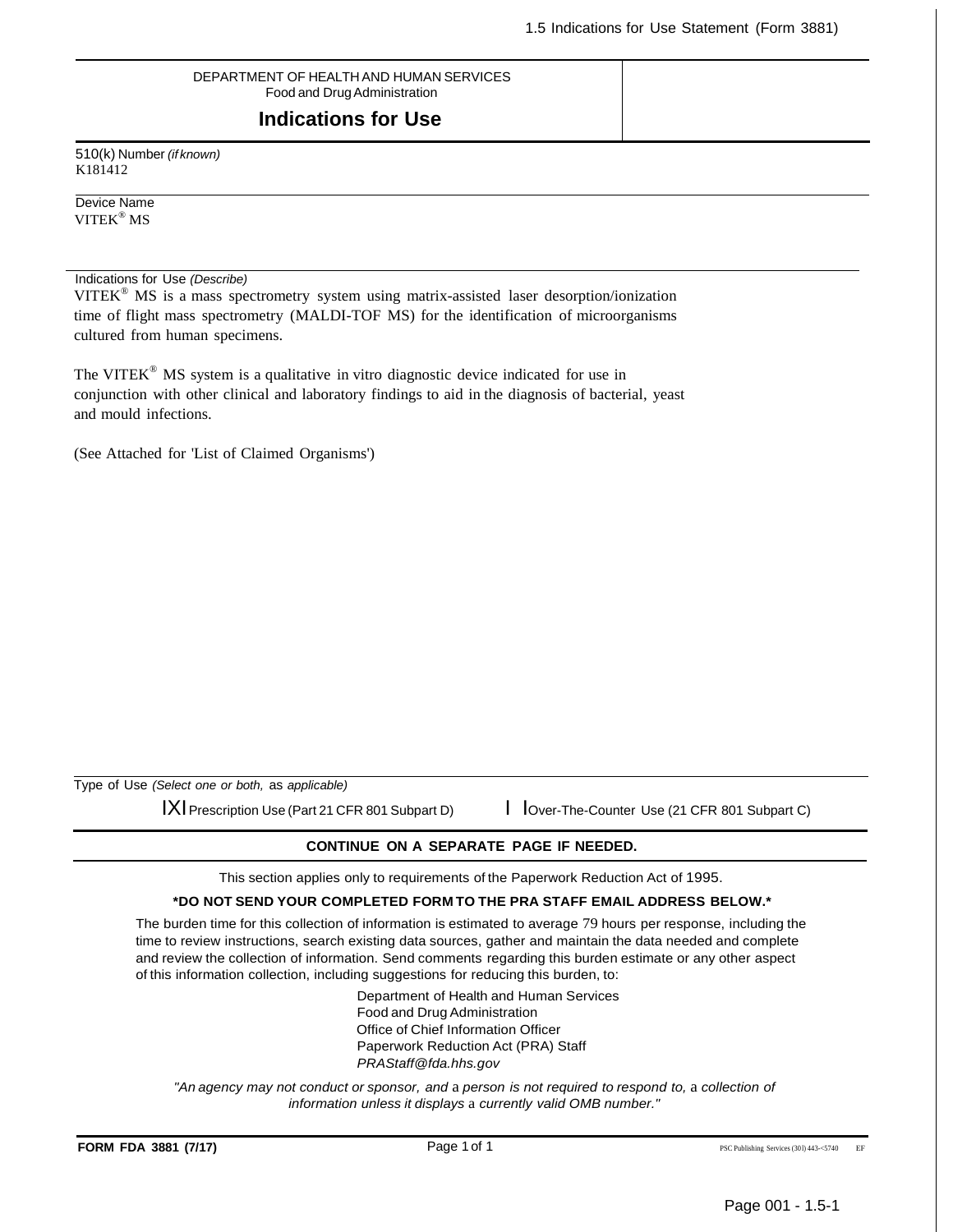### **Indications for Use Attachment**

### **Gram Negative / Positive Bacteria & Yeast**

*Abiotrophia defectiva Achromobacter denitrificans Achromobacter xylosoxidans Acinetobacter baumannii Acinetobacter calcoaceticus Acinetobacter haemolyticus Acinetobacter johnsonii Acinetobacter junii Acinetobacter lwoffii Acinetobacter nosocomialis Acinetobacter pittii Actinomyces bovis Actinomyces israelii Actinomyces meyeri Actinomyces naeslundii Actinomyces neuii Actinomyces odontolyticus Actinotignum schaalii Aerococcus viridans Aeromonas hydrophila Aeromonas jandaei Aeromonas punctata (caviae) Aeromonas sobria Aggregatibacter actinomycetemcomitans Aggregatibacter aphrophilus Aggregatibacter segnis Alcaligenes faecalis* ssp *faecalis Bacteroides caccae Bacteroides eggerthii Bacteroides fragilis Bacteroides ovatus / xylanisolvens Bacteroides pyogenes Bacteroides stercoris Bacteroides thetaiotaomicron Bacteroides uniformis Bacteroides vulgatus Bifidobacterium* spp *Bilophila wadsworthia Bordetella avium Bordetella bronchiseptica Bordetella parapertussis Bordetella pertussis Brevundimonas diminuta Brevundimonas vesicularis Brucella* spp

*Burkholderia cenocepacia Burkholderia cepacia Burkholderia contaminans Burkholderia gladioli Burkholderia multivorans Burkholderia vietnamiensis Campylobacter coli Campylobacter jejuni Campylobacter rectus Candida albicans Candida auris Candida dubliniensis Candida duobushaemulonii Candida famata Candida glabrata Candida guilliermondii Candida haemulonii Candida inconspicua Candida intermedia Candida kefyr Candida krusei Candida lambica Candida lipolytica Candida lusitaniae Candida metapsilosis Candida norvegensis Candida orthopsilosis Candida parapsilosis Candida pelliculosa Candida rugosa Candida tropicalis Candida utilis Candida zeylanoides Cedecea davisae Cedecea lapagei Cedecea neteri Chryseobacterium gleum Chryseobacterium indologenes Citrobacter amalonaticus Citrobacter braakii Citrobacter farmeri Citrobacter freundii Citrobacter koseri Citrobacter youngae Clostridium baratii Clostridium beijerinckii Clostridium butyricum Clostridium cadaveris*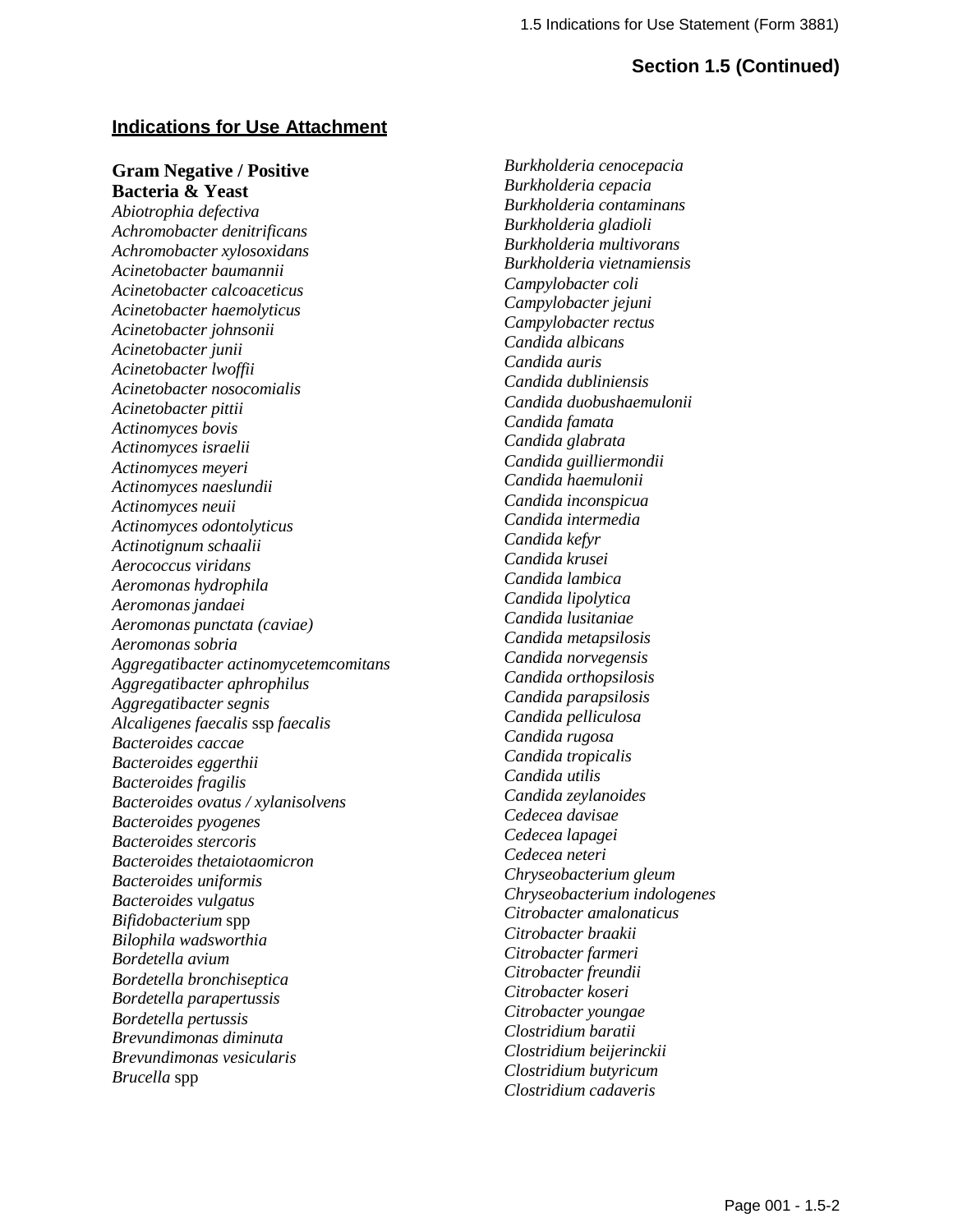*Clostridium clostridioforme Clostridium difficile Clostridium innocuum Clostridium novyi Clostridium perfringens Clostridium ramosum Clostridium septicum Clostridium sporogenes Clostridium tertium Clostridium tetani Comamonas testosteroni Corynebacterium jeikeium Cronobacter muytjensii Cronobacter sakazakii Cronobacter turicensis Cryptococcus gattii Cryptococcus neoformans Curtobacterium flaccumfaciens Delftia acidovorans Edwardsiella hoshinae Edwardsiella tarda Eikenella corrodens Elizabethkingia anophelis Elizabethkingia meningoseptica Elizabethkingia miricola Enterobacter aerogenes Enterobacter asburiae Enterobacter cancerogenus Enterobacter cloacae Enterobacter hormaechei Enterobacter kobei Enterobacter ludwigii Enterococcus avium Enterococcus casseliflavus Enterococcus durans Enterococcus faecalis Enterococcus faecium Enterococcus gallinarum Enterococcus hirae Escherichia coli Escherichia fergusonii Escherichia hermannii Escherichia vulneris Ewingella americana Finegoldia magna Fusobacterium mortiferum Fusobacterium necrophorum Fusobacterium nucleatum Fusobacterium periodonticum Gardnerella vaginalis*

*Gemella haemolysans Gemella morbillorum Granulicatella adiacens Haemophilus influenzae Haemophilus parahaemolyticus Haemophilus parainfluenzae Hafnia alvei Hathewaya histolytica Kingella denitrificans Kingella kingae Klebsiella oxytoca Klebsiella pneumoniae Klebsiella variicola Kluyvera ascorbata Kluyvera cryocrescens Kluyvera intermedia Kocuria rhizophila Kodamaea ohmeri Lactococcus garvieae Lactococcus lactis Leclercia adecarboxylata Legionella pneumophila Lelliottia amnigena Leuconostoc mesenteroides Leuconostoc pseudomesenteroides Listeria monocytogenes Malassezia furfur Malassezia pachydermatis Mannheimia haemolytica Micrococcus luteus Mobiluncus curtisii Moraxella catarrhalis Moraxella lacunata Moraxella nonliquefaciens Moraxella osloensis Morganella morganii Myroides* spp *Neisseria cinerea Neisseria gonorrhoeae Neisseria meningitidis Neisseria mucosa / sicca Ochrobactrum anthropi Oligella ureolytica Oligella urethralis Paeniclostridium sordellii Pantoea agglomerans Pantoea dispersa*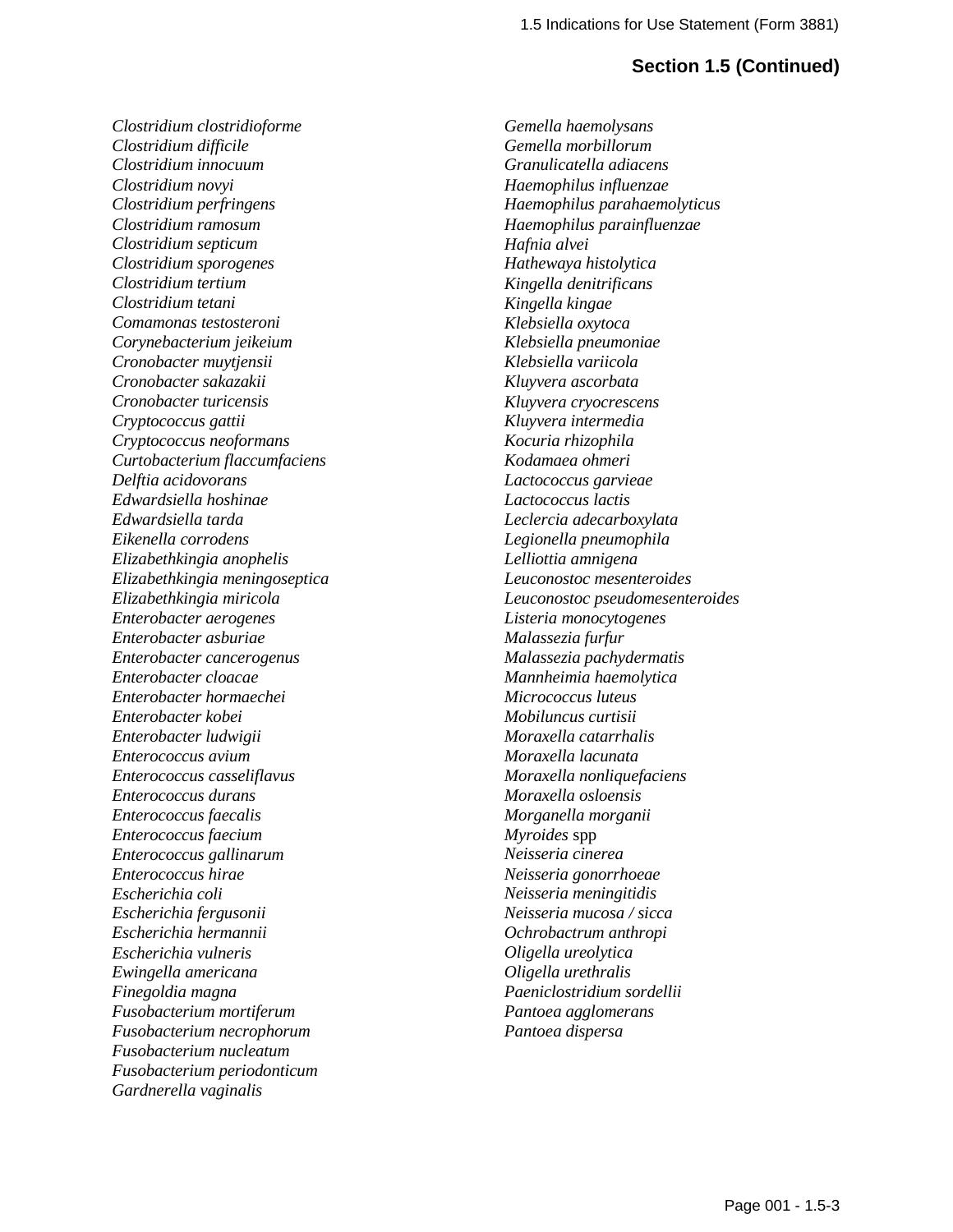*Paraclostridium bifermentans Parvimonas micra Pasteurella aerogenes Pasteurella multocida Pediococcus acidilactici Peptoniphilus asaccharolyticus Peptostreptococcus anaerobius Plesiomonas shigelloides Pluralibacter gergoviae Porphyromonas asaccharolytica / uenonis Porphyromonas gingivalis Prevotella bivia Prevotella buccae Prevotella denticola Prevotella intermedia Prevotella loescheii Prevotella melaninogenica Prevotella oralis Prevotella oris Propionibacterium acidipropionici Propionibacterium acnes Propionibacterium avidum Propionibacterium granulosum Propionibacterium propionicum Proteus mirabilis Proteus penneri Proteus vulgaris Providencia alcalifaciens Providencia rettgeri Providencia rustigianii Providencia stuartii Pseudomonas aeruginosa Pseudomonas alcaligenes Pseudomonas fluorescens Pseudomonas luteola Pseudomonas mendocina Pseudomonas oryzihabitans Pseudomonas putida Pseudomonas stutzeri Ralstonia pickettii Raoultella ornithinolytica Raoultella planticola Raoultella terrigena Rhizobium radiobacter Rhodotorula mucilaginosa Rothia mucilaginosa Saccharomyces cerevisiae Salmonella enterica* ssp *enterica Saprochaete capitata Serratia ficaria*

*Serratia fonticola Serratia grimesii Serratia liquefaciens Serratia marcescens Serratia odorifera Serratia plymuthica Serratia proteamaculans Serratia quinivorans Serratia rubidaea Shewanella putrefaciens Sphingobacterium multivorum Sphingobacterium spiritivorum Sphingomonas paucimobilis Staphylococcus aureus Staphylococcus auricularis Staphylococcus capitis Staphylococcus chromogenes Staphylococcus cohnii* ssp *cohnii Staphylococcus cohnii* ssp *urealyticus Staphylococcus epidermidis Staphylococcus haemolyticus Staphylococcus hominis Staphylococcus hyicus Staphylococcus intermedius Staphylococcus kloosii Staphylococcus lentus Staphylococcus lugdunensis Staphylococcus pseudintermedius Staphylococcus saprophyticus Staphylococcus schleiferi Staphylococcus sciuri Staphylococcus simulans Staphylococcus warneri Staphylococcus xylosus Stenotrophomonas maltophilia Streptococcus agalactiae Streptococcus alactolyticus Streptococcus anginosus Streptococcus canis Streptococcus constellatus Streptococcus cristatus Streptococcus dysgalactiae* ssp *dysgalactiae Streptococcus dysgalactiae* ssp *equisimilis Streptococcus equi* ssp *equi Streptococcus equi* ssp *zooepidemicus Streptococcus equinus Streptococcus gallolyticus* ssp *gallolyticus Streptococcus gallolyticus* ssp *pasteurianus Streptococcus gordonii*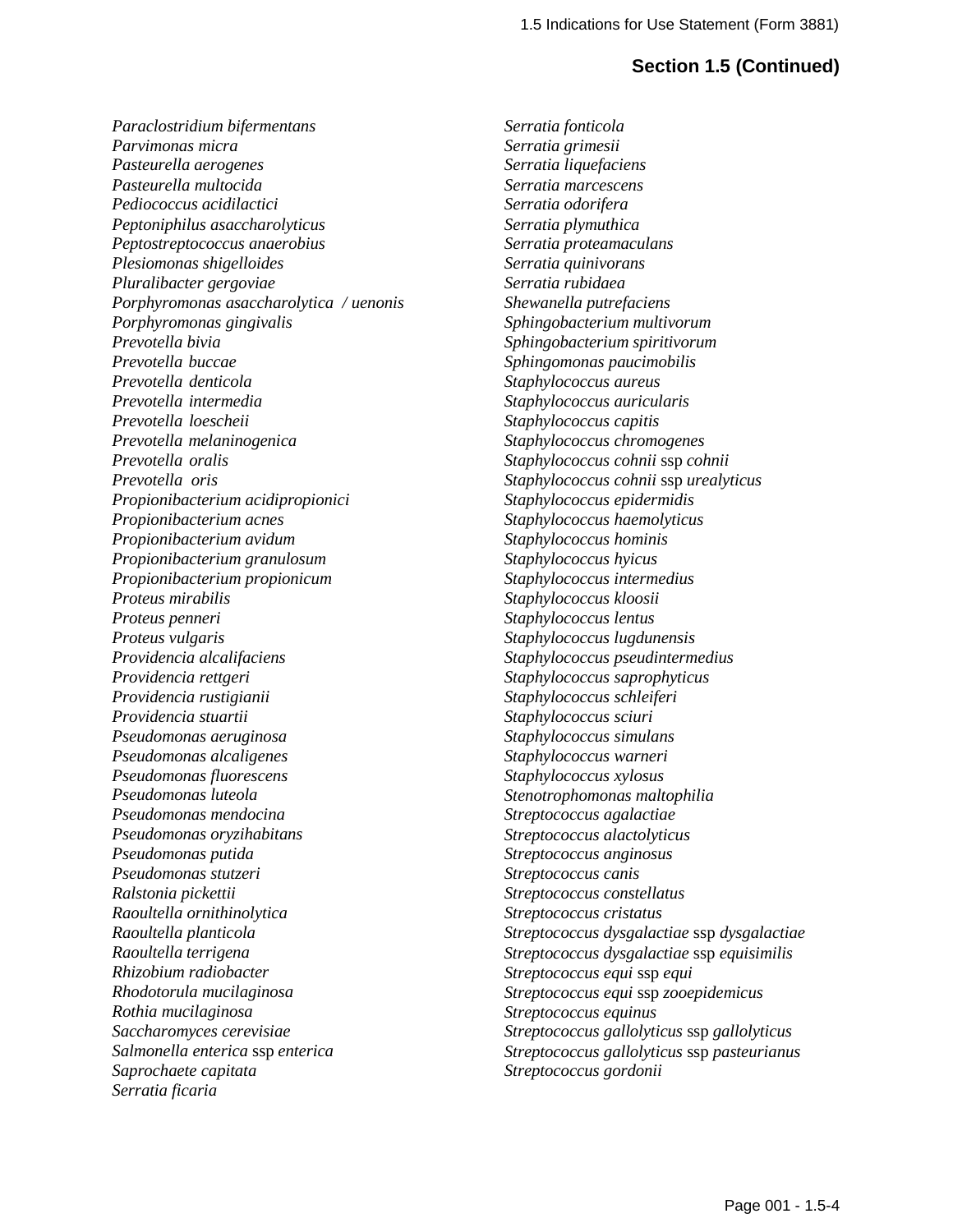*Streptococcus infantarius* ssp *coli (Str.lutetiensis) Streptococcus infantarius* ssp *infantarius Streptococcus intermedius Streptococcus mitis / Streptococcus oralis Streptococcus mutans Streptococcus parasanguinis Streptococcus pneumoniae Streptococcus pseudoporcinus Streptococcus pyogenes Streptococcus salivarius* ssp *salivarius Streptococcus sanguinis Streptococcus sobrinus Streptococcus suis Streptococcus uberis Streptococcus vestibularis Tannerella forsythia Veillonella dispar Vibrio alginolyticus Vibrio cholerae Vibrio fluvialis Vibrio metschnikovii Vibrio mimicus Vibrio parahaemolyticus Vibrio vulnificus Yersinia aldovae Yersinia enterocolitica Yersinia frederiksenii Yersinia intermedia Yersinia kristensenii Yersinia pseudotuberculosis Yersinia ruckeri*

#### *Mycobacterium*

*Mycobacterium abscessus Mycobacterium avium Mycobacterium chelonae Mycobacterium fortuitum* group *Mycobacterium gordonae Mycobacterium haemophilum Mycobacterium immunogenum Mycobacterium intracellulare Mycobacterium kansasii Mycobacterium lentiflavum Mycobacterium malmoense Mycobacterium marinum Mycobacterium mucogenicum Mycobacterium scrofulaceum Mycobacterium simiae*

*Mycobacterium smegmatis Mycobacterium szulgai Mycobacterium tuberculosis* complex *Mycobacterium xenopi*

### *Nocardia*

*Nocardia abscessus Nocardia africana / nova Nocardia asteroides Nocardia brasiliensis Nocardia cyriacigeorgica Nocardia farcinica Nocardia otitidiscaviarum Nocardia paucivorans Nocardia pseudobrasiliensis Nocardia transvalensis Nocardia veterana Nocardia wallacei*

### **Mould**

*Acremonium sclerotigenum Alternaria alternata Aspergillus brasiliensis Aspergillus calidoustus / ustus Aspergillus flavus / oryzae Aspergillus fumigatus Aspergillus lentulus Aspergillus nidulans Aspergillus niger* complex *Aspergillus sydowii Aspergillus terreus* complex *Aspergillus versicolor Blastomyces dermatitidis Cladophialophora bantiana Coccidioides immitis / posadasii Curvularia hawaiiensis Curvularia spicifera Epidermophyton floccosum Exophiala dermatitidis Exophiala xenobiotica Exserohilum rostratum Fusarium oxysporum* complex *Fusarium proliferatum Fusarium solani* complex *Histoplasma capsulatum Lecythophora hoffmannii Lichtheimia corymbifera Microsporum audouinii*